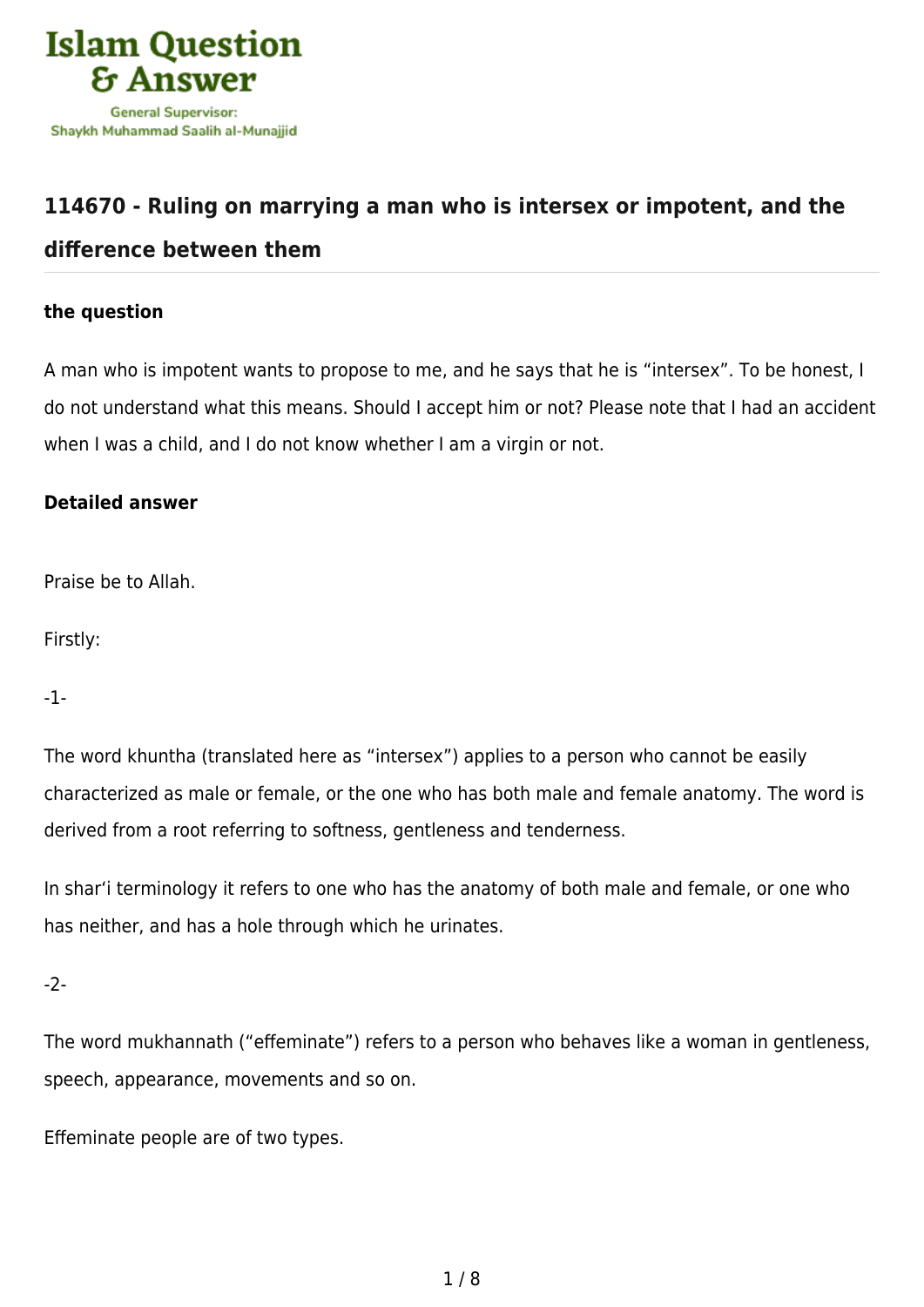

(i)Those who are created that way; there is no sin on them.

(ii)Those who were not created that way; rather they choose to imitate women in their movements and speech. This is the type which is cursed in the saheeh hadeeths.

The mukhannath or effeminate man is one who is obviously male, unlike the khuntha (intersex).

-3-

Intersex people may be divided into two categories, ambiguous and unambiguous.

(a)

The unambiguous intersex individual is one who shows clear indications of being either male or female, so it is known that this person is a man or a woman. There is no ambiguity involved here; rather this is a man who has something extra that was created in him, or a woman who has something extra that was created in her. With regard to matters of inheritance and other shar'i rulings, such an individual is treated in accordance with what he or she appears to be.

(b)

The ambiguous intersex individual is one who shows no clear indications of being either male or female, and does not know whether he is a man or a woman, or he has characteristics of both genders.

This ambiguity is of two types: one that has the anatomy of both genders, where other defining characteristics are present in equal measure, and one who does not have the anatomy of either; rather he has a hole (through which he urinates).

-4-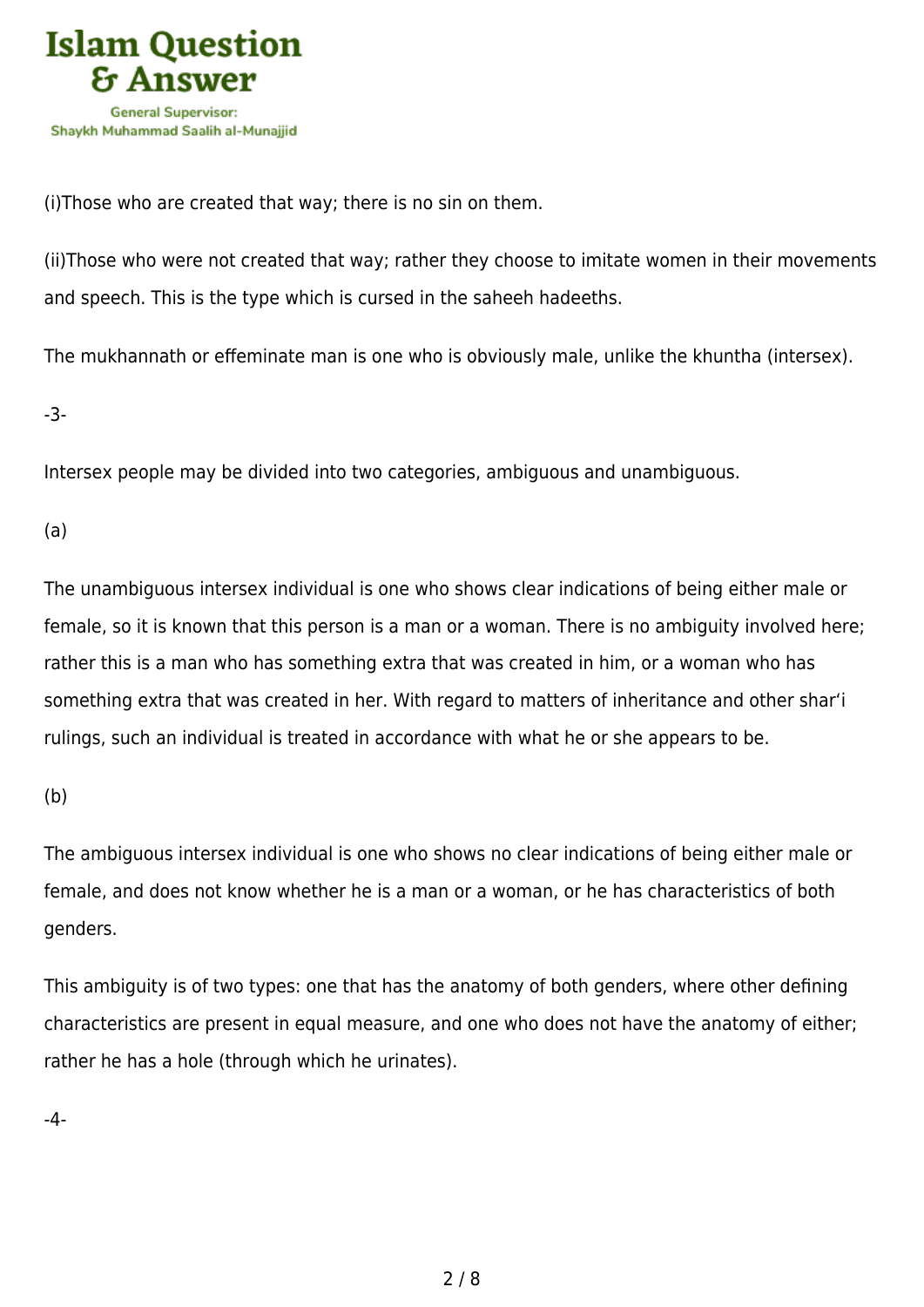

The majority of fuqaha' are of the view that with regard to the intersex individual before puberty, if he urinates from a penis, then he is a boy; if he urinates like a girl, then this person is female.

After puberty, the matter is to be decided by one of the following signs:

If he grows a beard, ejaculates, impregnates a woman or has intercourse with a woman, then he is a man. The same applies if he demonstrates courage and fighting skills, and stands up to the enemy; this is proof of his masculinity, as was mentioned by as-Suyooti, quoting from al-Isnawi.

If this individual grows breasts that produce milk, or menstruates, or it is possible to have intercourse with them, then this person is a woman. If this individual gives birth, then she is definitely female, and this factor is to be given precedence over all indications to the contrary.

With regard to sexual orientation, it is to be taken into consideration when the characteristics discussed above are unclear. If this person is sexually attracted to men, then she is a woman; if he is sexually attracted to women, then he is a man. If he says that he is sexually attracted to both or neither, then the matter is ambiguous. As-Suyooti said: When the word khuntha (intersex) is used in fiqh, what is meant is the ambiguous intersex individual.

End quote from al-Mawsoo'ah al-Fiqhiyyah, 20/21-23

#### Secondly:

The khuntha or ambiguous intersex individual has both male and female anatomy. Such individuals are of two types: those in which there is no certainty as to his gender, and those in which the gender is known. One of the factors to be taken into consideration is sexual orientation. If he is sexually attracted to females, then he is a man; if sexually attracted to men, then she is female.

The one who is sexually impotent is the man who possesses male genitalia but for some reason –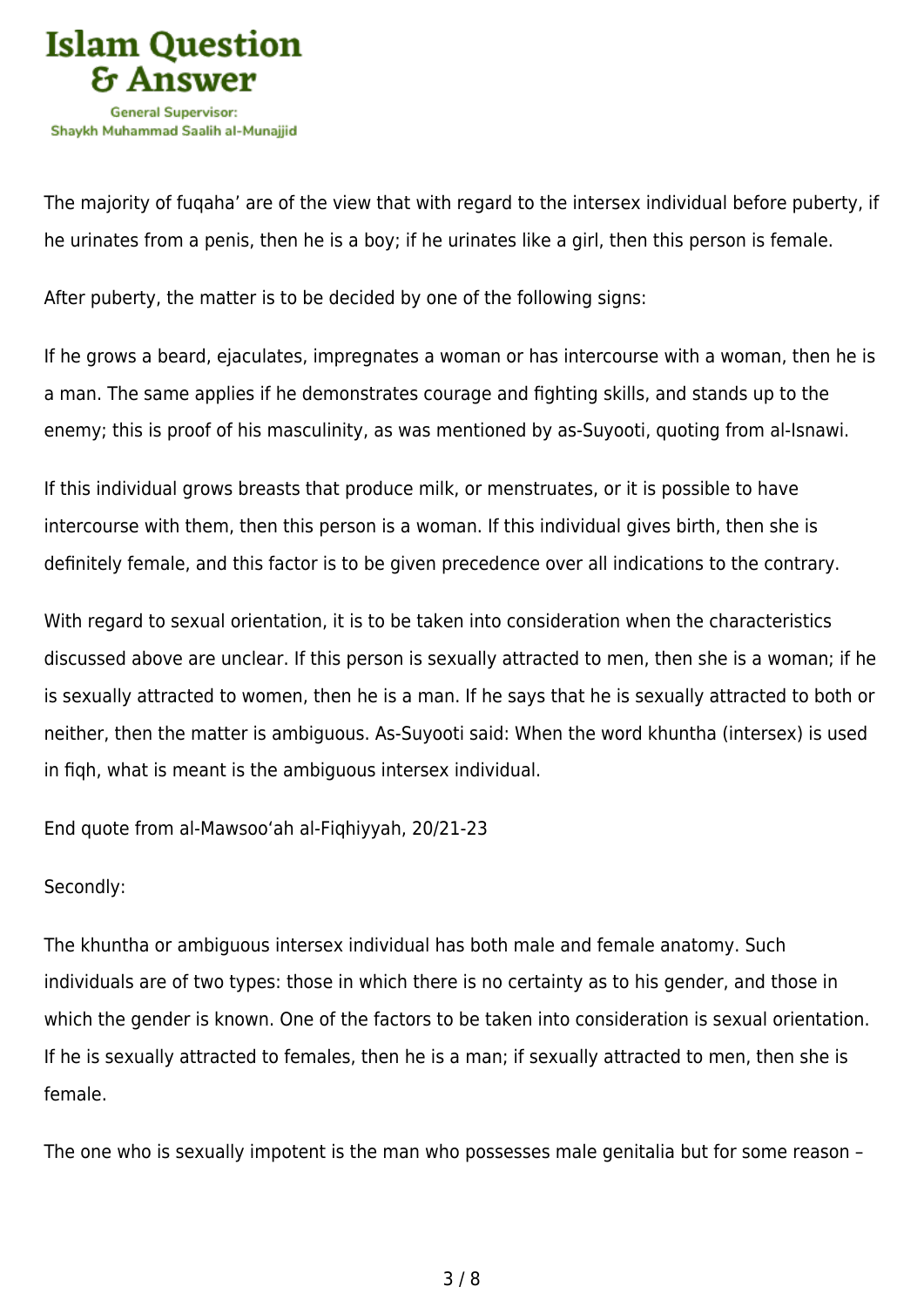

whether connected to illness or some psychological, physical or other reason – is not able to have sex, in which case he will never have intercourse or pleasure, or produce children.

Thus it is clear that not everyone who is impotent is intersex. He may be impotent because of sickness that has nothing to do with effeminacy. Or a person may be intersex but is able to have sex and so on.

(a)

With regard to marriage of one who is intersex, if it is an unambiguous case, then according to how he or she is classified, he or she may marry someone of the opposite gender. If it is an ambiguous case, then the marriage of such a person cannot be valid, the reason being that he may be male, in which case how can he marry another male, or may be female, in which case how can she marry another female like her? If this individual is sexually attracted to females and claims to be a man, this is a sign that he is most likely male, and vice versa.

Ibn Qudaamah (may Allah have mercy on him) said:

One who is intersex must be either ambiguous or unambiguous. If he is not ambiguous, in the sense that he has male characteristics, then he is a man and comes under the rulings on men; if this person has female characteristics, then she is a woman and comes under the rulings on women. If he is ambiguous, with no signs of being either male or female, then in this case there is a difference of opinion among our companions as to whether he can get married. Al-Khuraqi said that it depends on what he himself says; if he says that he is a man and is naturally sexually attracted to women, then he may marry a woman; if he says that he is a woman and is naturally sexually attracted to men, then she may marry a man, because this is something that we cannot know except on the basis of what the individual says. It is not a claim that affects the rights of another person, so he is to be taken at his word, just as a woman is to be taken at her word with regard to menses and 'iddah. He may find that he is naturally attracted to one gender or the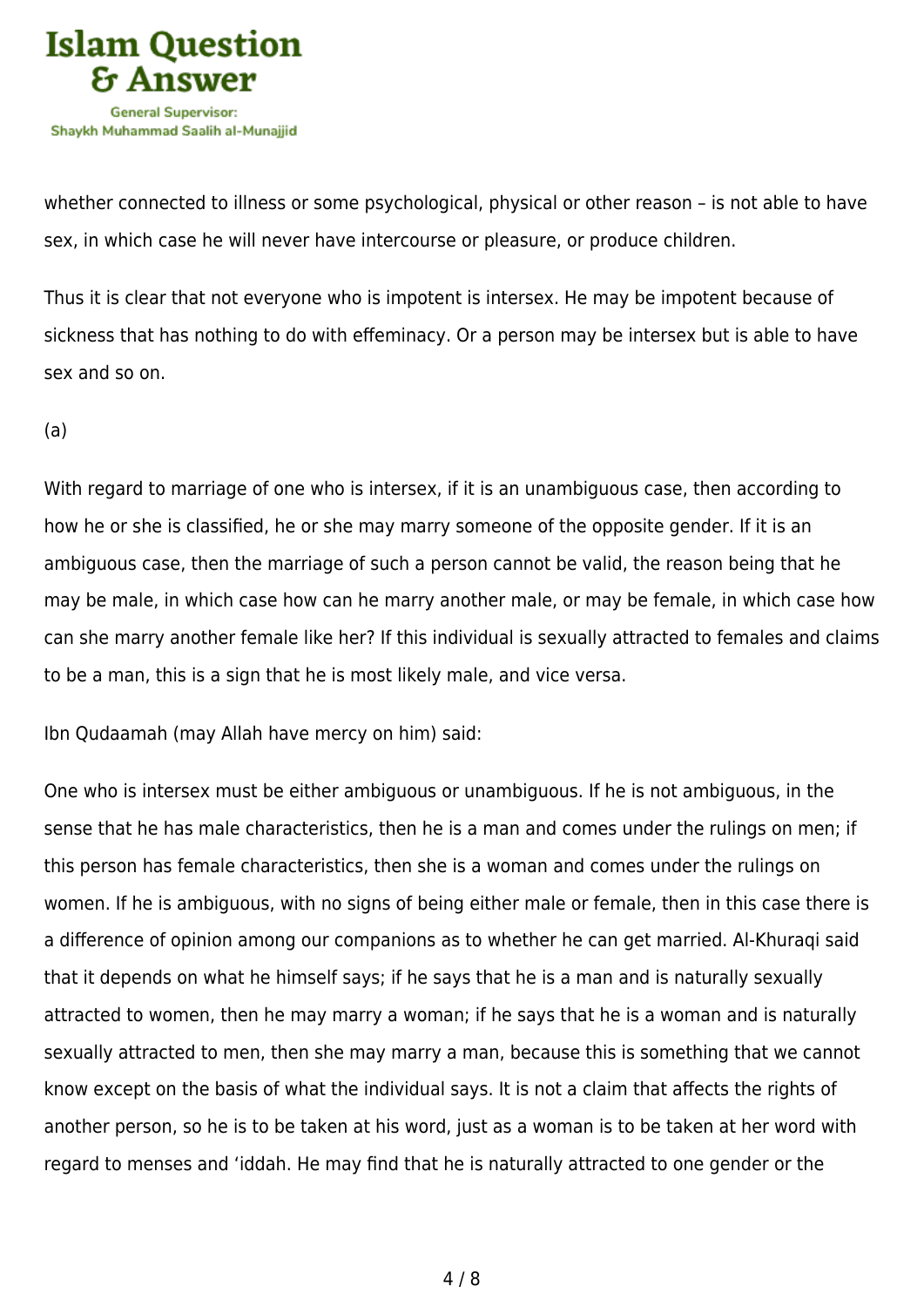

other; the way that Allah has created living beings is that the male is usually attracted to the female and vice versa. This sexual orientation is a matter that is very private and may not be known to others. As it may be difficult for us (in the case of ambiguity) to see any clear external signs, reference should be made to his hidden feelings and what he himself says about them.

#### Al-Mughni, 7/619

The view that marriage of an ambiguously intersex individual is not valid is the view of the majority of scholars. But in that case what should he do if he has sexual desire? The answer is that we should tell him: Be patient until Allah changes your condition to something better.

Shaykh Muhammad ibn Saalih al-'Uthaymeen (may Allah have mercy on him) said:

With regard to marriage of an ambiguously intersex individual who has both male and female anatomy – that is, he has a penis like a male and a vulva like a female, and it is not clear whether he is male or female, such as if he can urinate both like a man and like a woman, and there is no other sign to determine whether he is male or female – in this case marriage is not valid for him, and he should not marry either a woman or a man. He should not marry a female because of the possibility that he may be female, and a female cannot marry another female; nor should he marry a male because of the possibility that he may be male, and a male cannot marry another male. In this case he should remain unmarried until the matter becomes clear; when it becomes clear, if he is male then he may marry a female, and if he is female then she may marry a male. The ruling is that marriage is temporarily forbidden, until the matter becomes clear.

ash-Sharh al-Mumti', 12/160

The shaykh (may Allah have mercy on him) also said:

If he has sexual desire and is currently disallowed to marry according to sharee'ah, then what should he do? We would tell him that the Messenger (blessings and peace of Allah be upon him)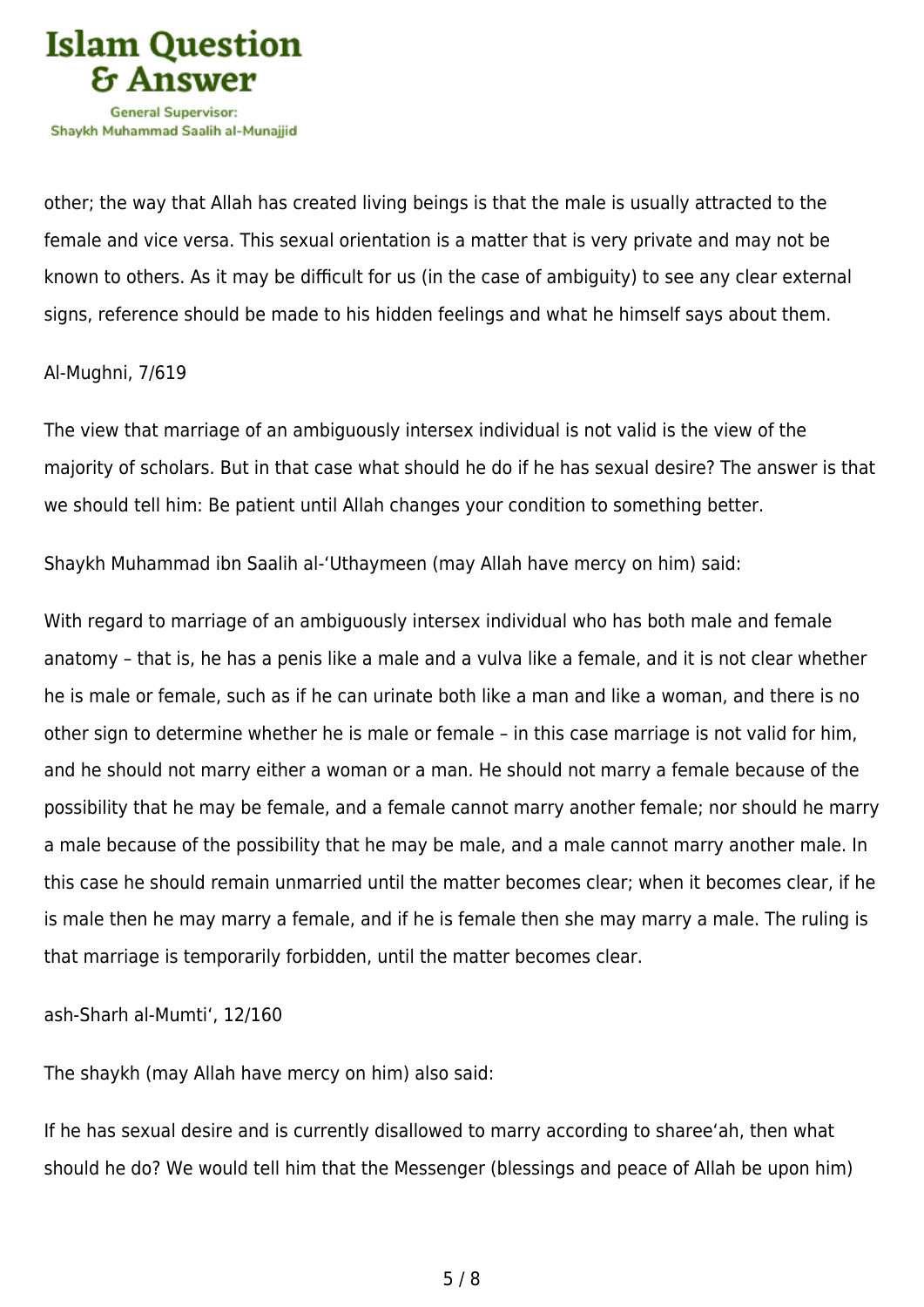

said: "Whoever among you can afford it, let him get married, for it is more effective in lowering one's gaze and guarding one's chastity. Whoever is not able to do that must fast." So we would tell him to fast. If he says that he cannot fast, then he can be given some medicine to make things easier for him. This is better than telling him to extract semen in ways that are not permissible.

ash-Sharh al-Mumti', 12/161

(b)

With regard to marriage to a man who is impotent, there is no shar'i impediment to doing so, but it is essential to tell the truth to the one whom he wants to marry, otherwise he is sinning and she has theright to annul the marriage, because sexual pleasure and producing offspring are two of the most important purposes of marriage, and the right to them belongs to both spouses.

In al-Mawsoo'ah al-Fiqhiyyah (31/16) it says:

Impotence is a problem that could give the wife the right to demand separation from her husband, after giving the husband one year (to see if things change) according to the majority of fuqaha'.

Some of the Hanbalis, including Abu Bakr and al-Majd (the grandfather of Ibn Taymiyyah) favoured the view that she has a right to immediate annulment of the marriage.

The majority quoted as evidence for their opinion the report narrated from 'Umar (may Allah be pleased with him) who gave an impotent man one year (to see if things changed). A further reason is that what is important for the wife is seeking to be chaste by getting married, and she wants to attain that quality. Missing out on the purpose of a contract gives the right to cancel it, and the scholars are unanimously agreed that there should be the choice of cancelling when selling something in which there is a defect because it may cause financial loss, even if that loss is small. Hence it is more appropriate to have the option of cancelling in the event of missing out on one of the purposes of marriage. End quote.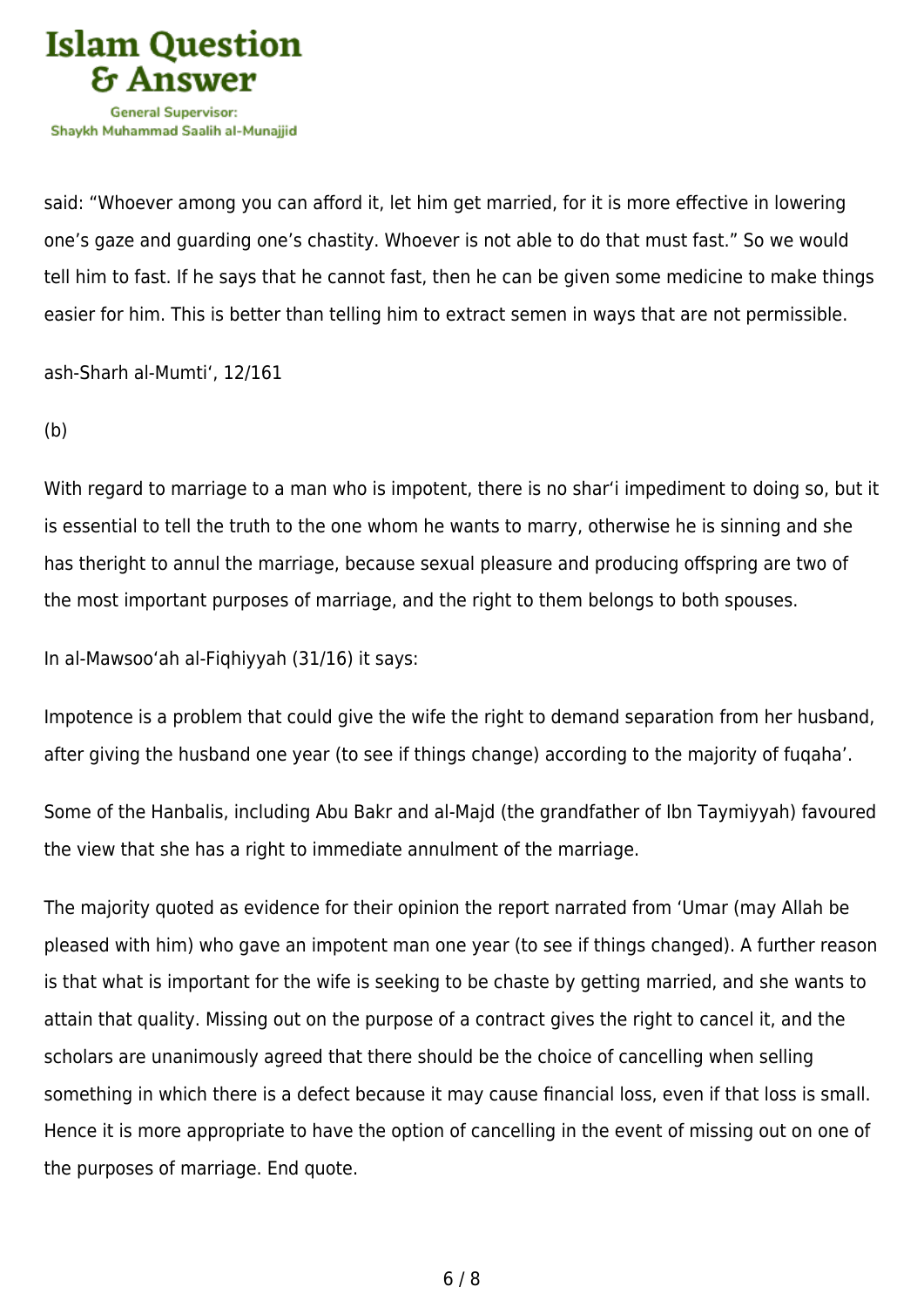

A woman may agree (to marry a man who is impotent) if she has no sexual desire because of sickness or old age. What is wrong with him marrying her so that she can take care of him and keep him company, and he can give her maintenance and protection, and other things that are also purposes of marriage?

Shaykh Ibraaheem ibn Muhammad ibn Saalim Dawyaan al-Hanbali (may Allah have mercy on him) said:

Marriage is permissible for one who has no desire, such as one who is impotent or old, because there is no shar'i impediment to doing so.

Manaar as-Sabeel, 2/91

The one who is impotent is the one who is incapable of having intercourse; he may desire it but he is unable to do it.

The wife loses the right of annulment if she knew about her husband's sexual weakness, but she decided to stay with him.

Shaykh Muhammad ibn Saalih al-'Uthaymeen (may Allah have mercy on him) said:

If at any time she said, "I accept him even if he is impotent", then the option of annulment is permanently waived; such a case is that of a woman who agreed to marry an impotent man, then she felt desire as other women do and wanted to annul the marriage. In this case we say: you do not have that option. If she says at that time, "I liked him and was happy with him, but it is been so long and now I don't want him," we say to her: you have no option in this matter, because you were too hasty.

Ash-Sharh al-Mumti', 12/211

See also the answer to questions no. [102553](https://islamqa.com/en/answers/102553) and [10620](https://islamqa.com/en/answers/10620)